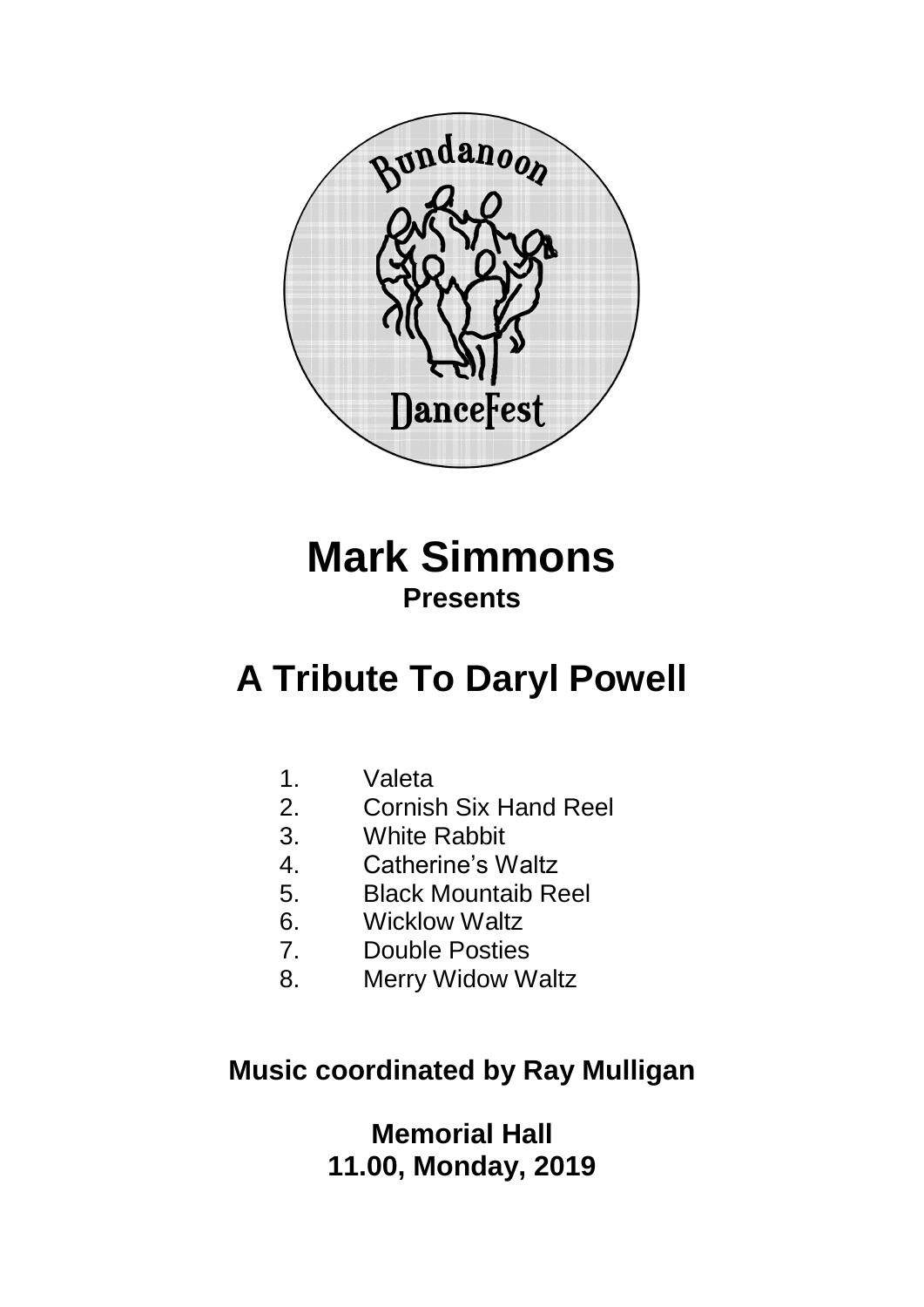## 1. Jim McQueen's Valeta Waltz

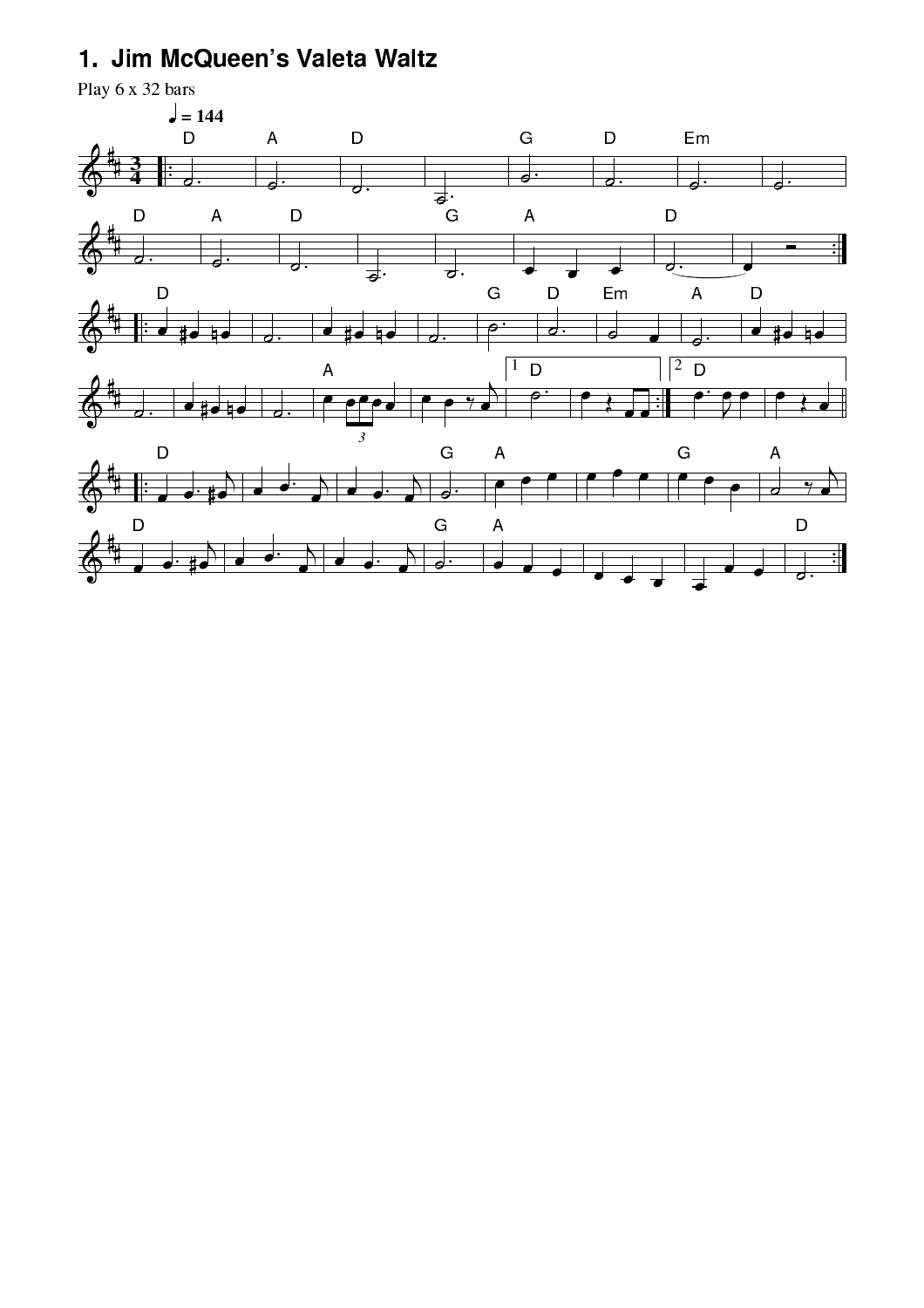## 78:9;<-=?>@A:-B?CD--EF-GHI

JLKMONPQRSMOTUKMWVXQ(YLZ\[U]\^\_\`bac[Ud\Z\ee^V[Od\M  $-$  for  $\mathcal{I}$ 

!prqts:u"vwxy(z\*u{x|t}vu{~\$(-"+,

*Collected from Clem O'Neale by Dave De Hugard*

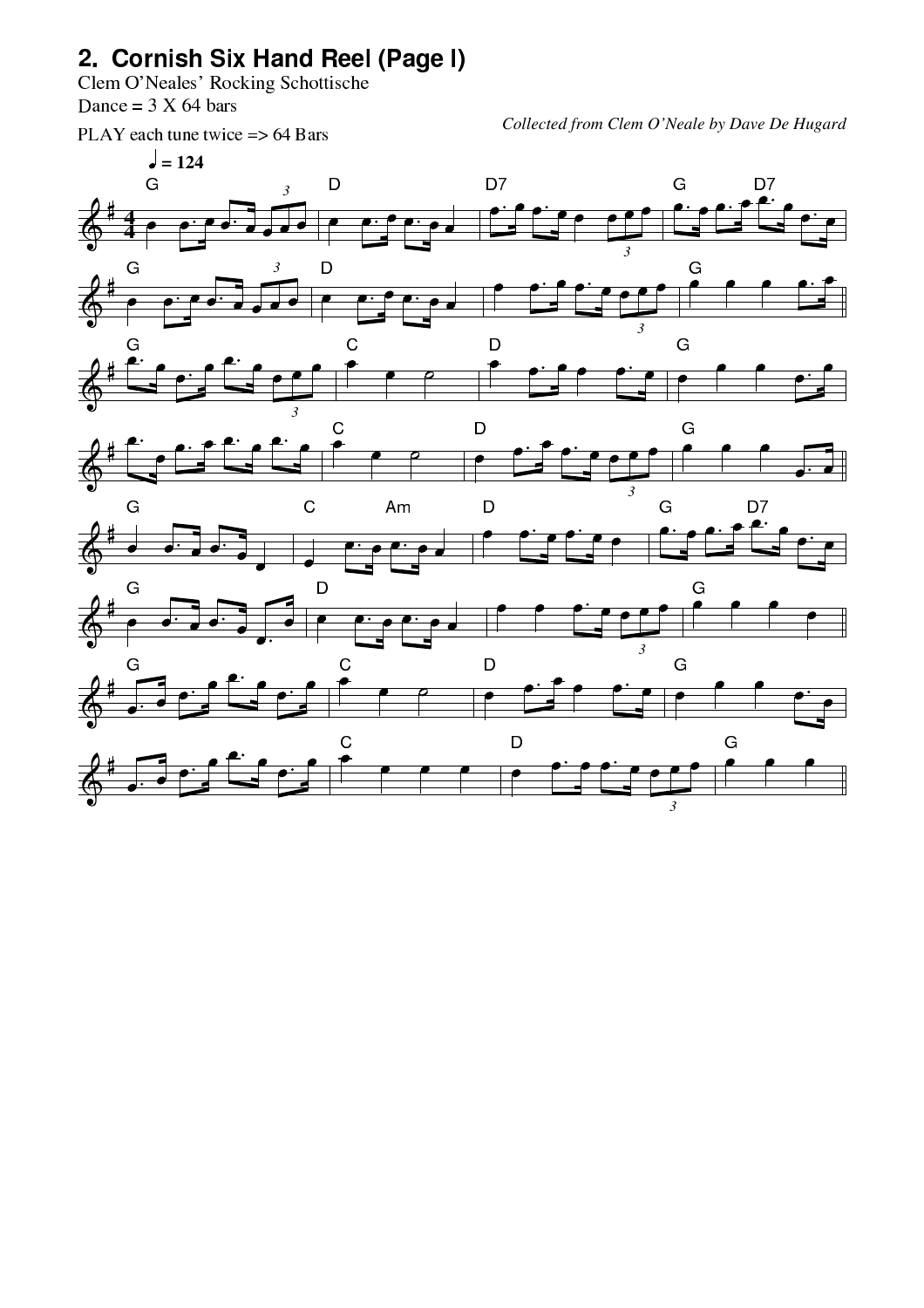## 3. Cornish Six Hand Reel (Page 2)

Gundy's 1st Barndance

G

PLAY straight through as writ => 64 bars



<u>J.</u>

 $\overline{\bullet}$  .

Am

Ć

 $\overrightarrow{\phantom{a}}$ 

D7

 $\overline{\bullet}$ 

 $\overline{3}$ 

G  $\overline{3}$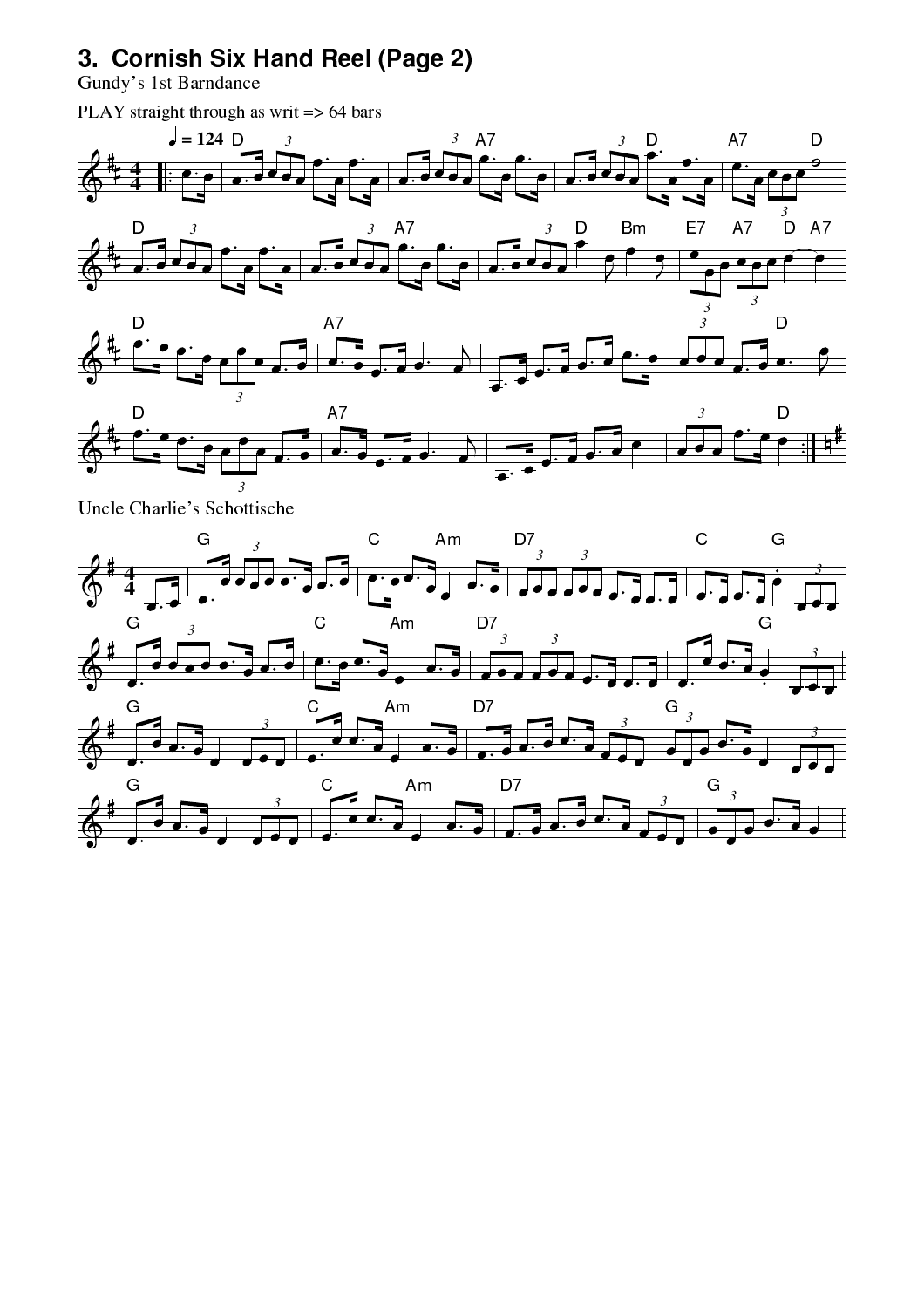## 4. Cornish Reel (Page 3)

Bert Hohn's Shottische

PLAY straight through as writ => 64 bars



Bill Hohn's Schottis No 1

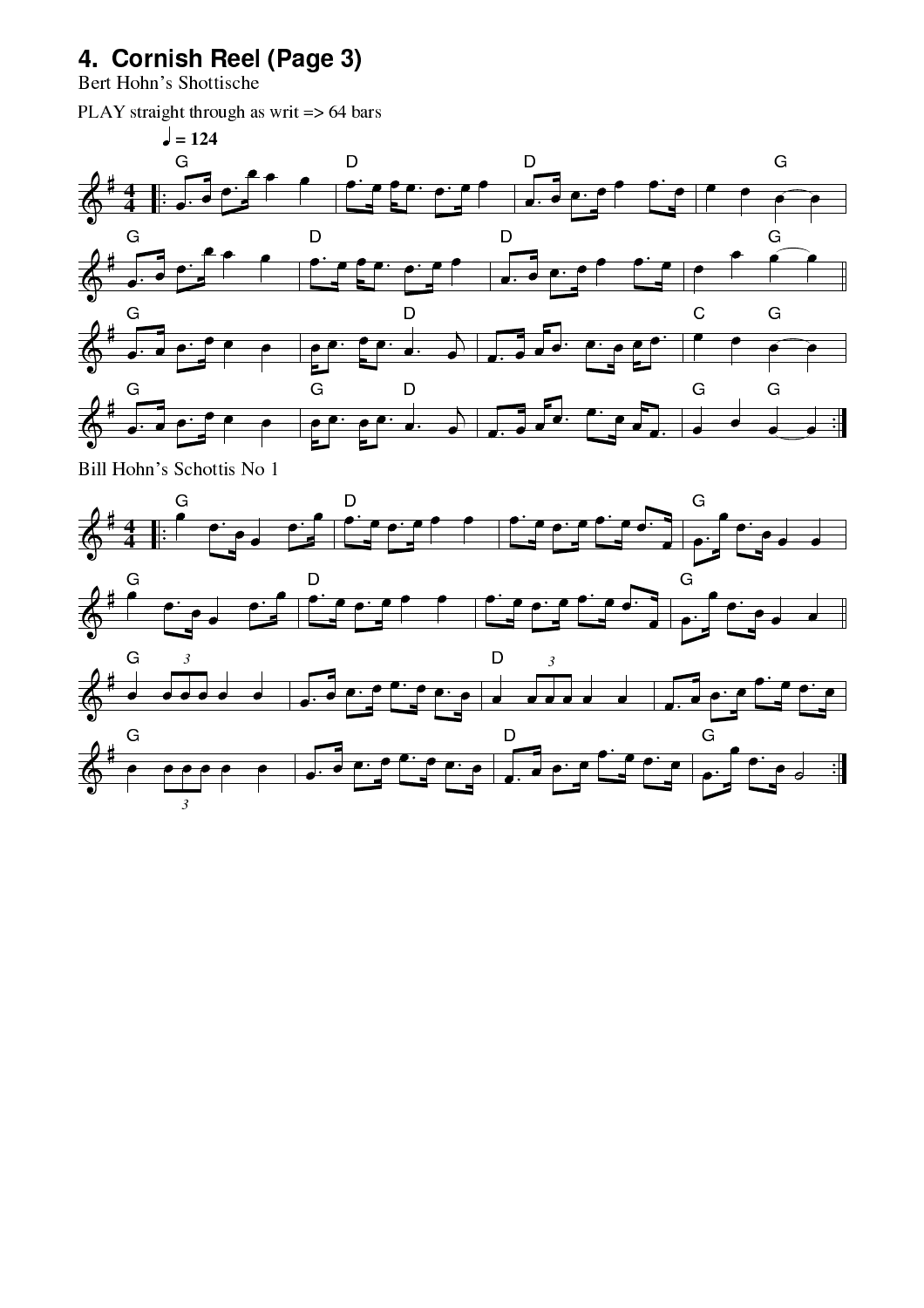#### 5. White Rabbit

**Blackwattle Reel** 

Play 32 bar reels for 6 or 8x through

Sheryn Doernberg, 1979



Frank Collins' 2nd Set Tune



Chinese Breakdown

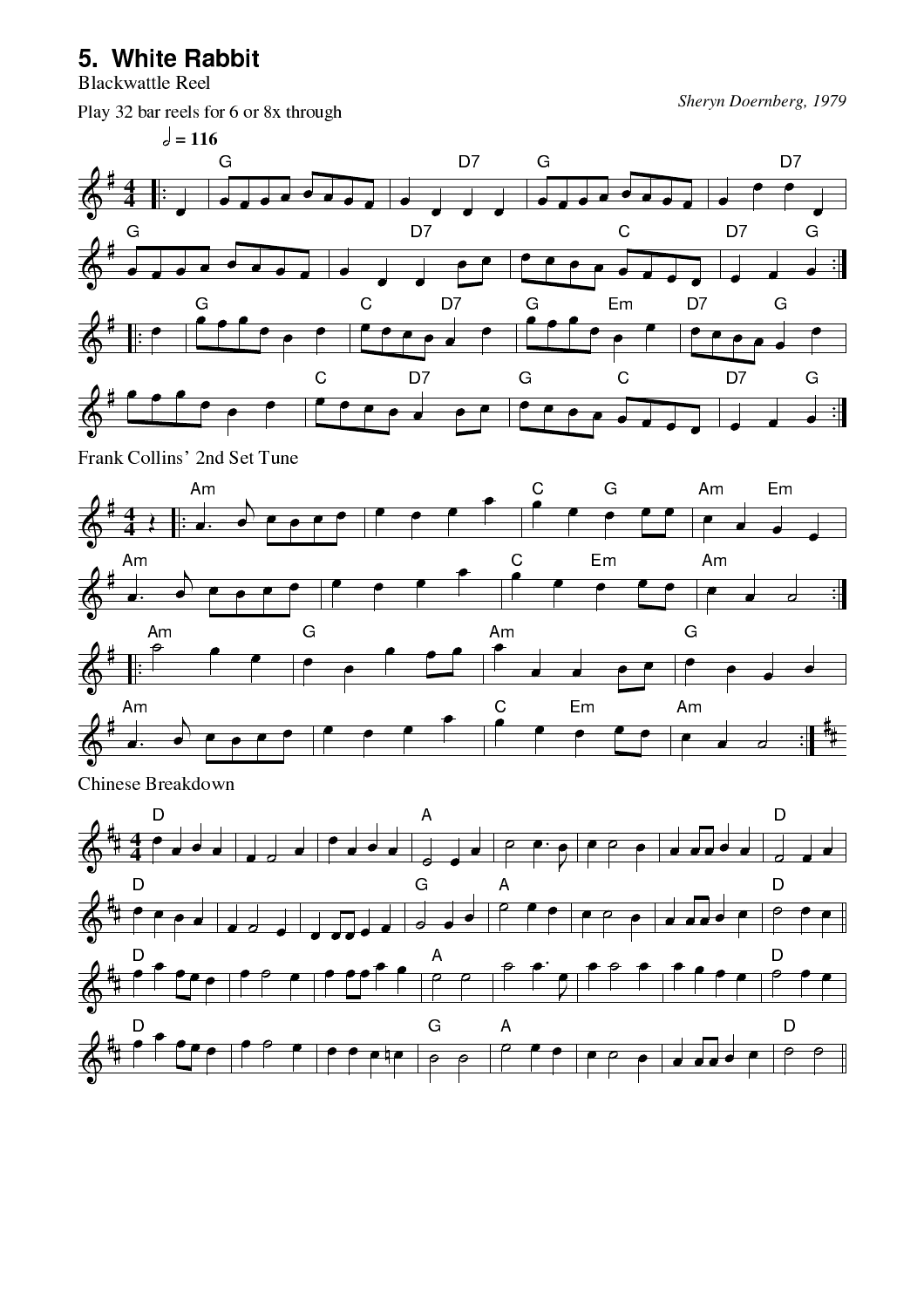## 6. Catherine's Waltz

Elsey's Waltz

Play each tune twice then d.c. for 7 X 48 Bars





Viennese Nights

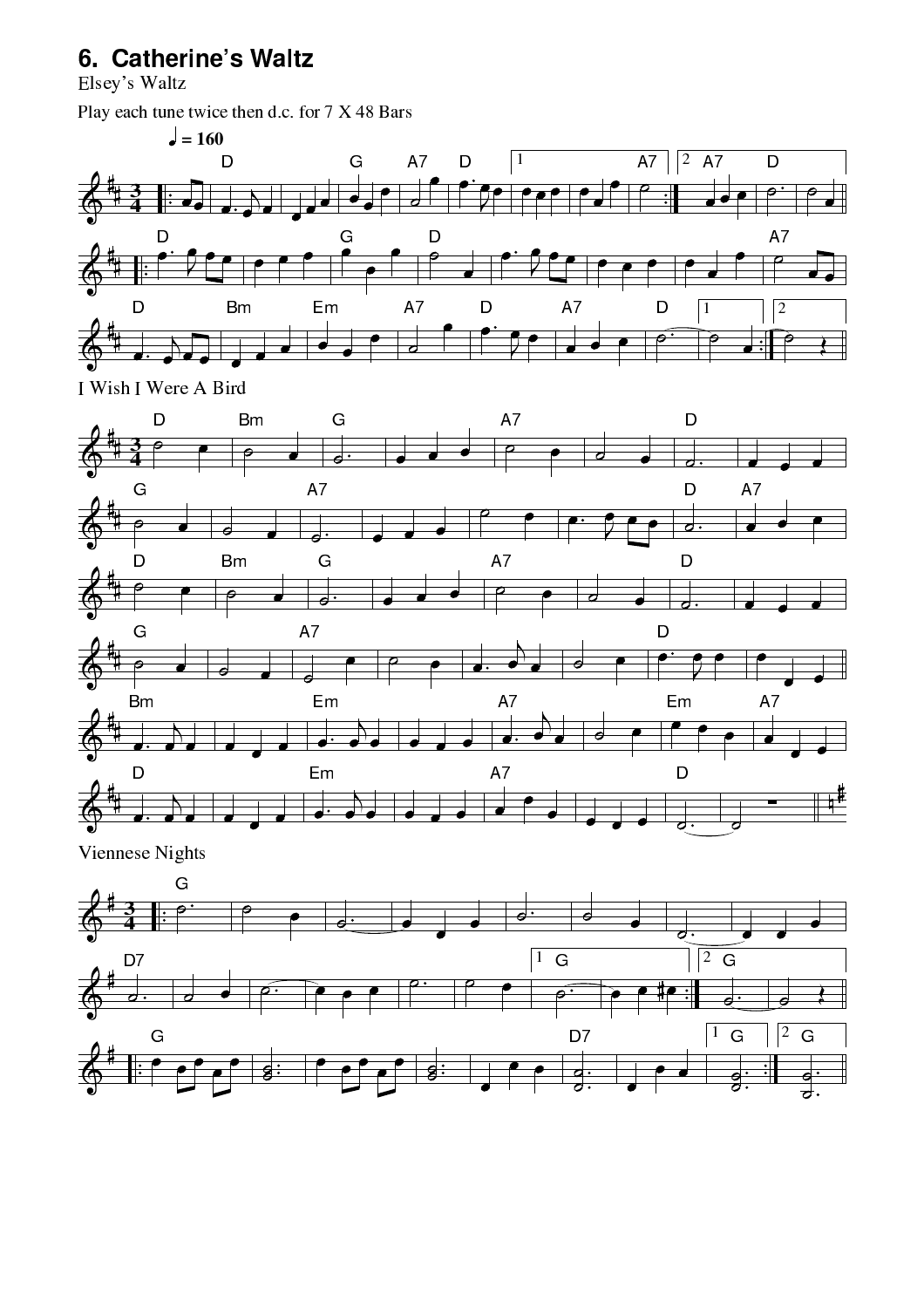### 7. Back Mountain Reel

Doddy Murphy's First Set Tune (G)

Play 5 x 32





Frank Forde's 1st Set Tune





Frank Forde's 2nd Set Tune

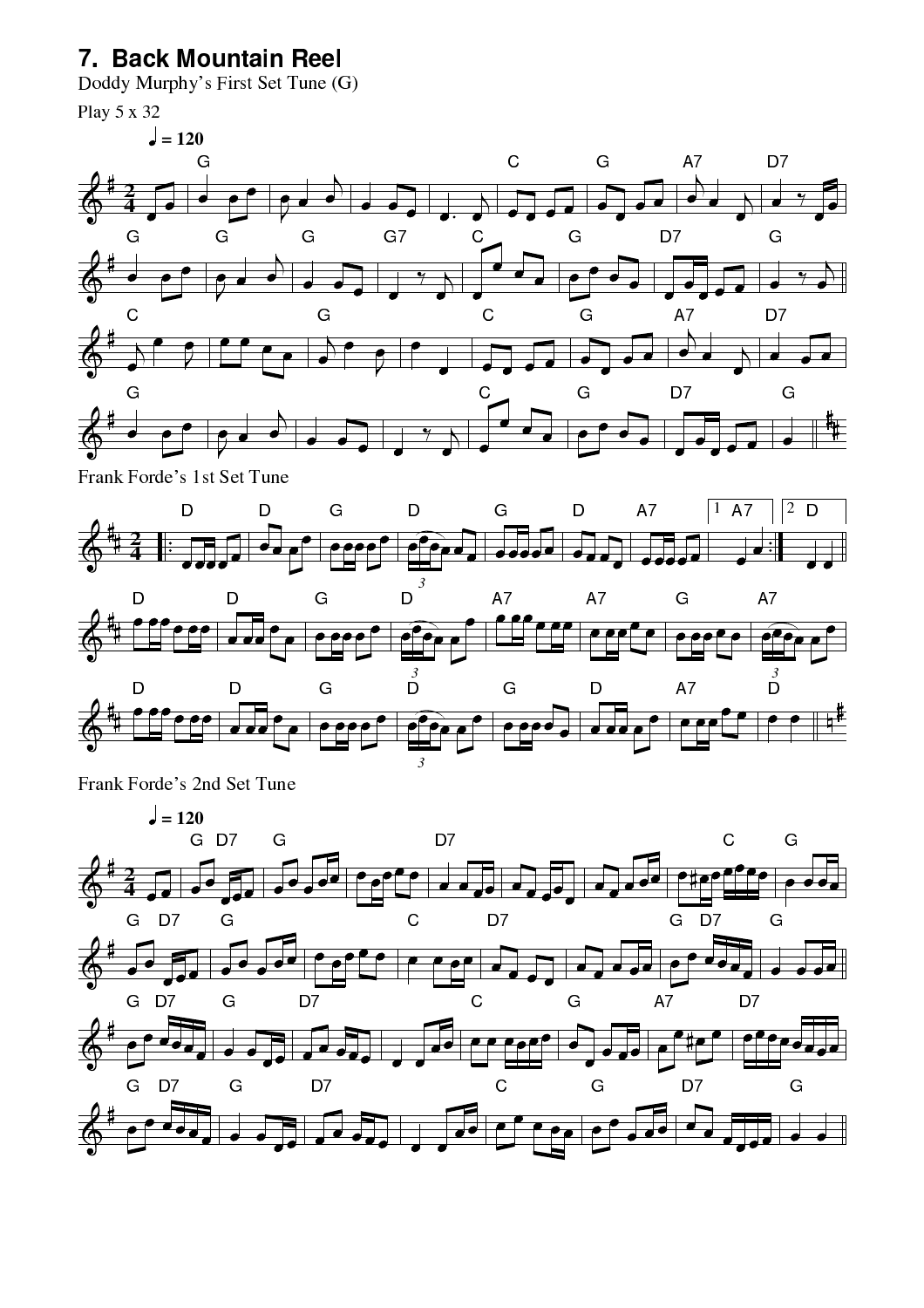#### 8. Wicklow Waltz

**Bill Cooper's Waltz** 

Play each tune once and back to top for 4 x 32 bars



Starry Night for a Ramble



Billy Of Tea

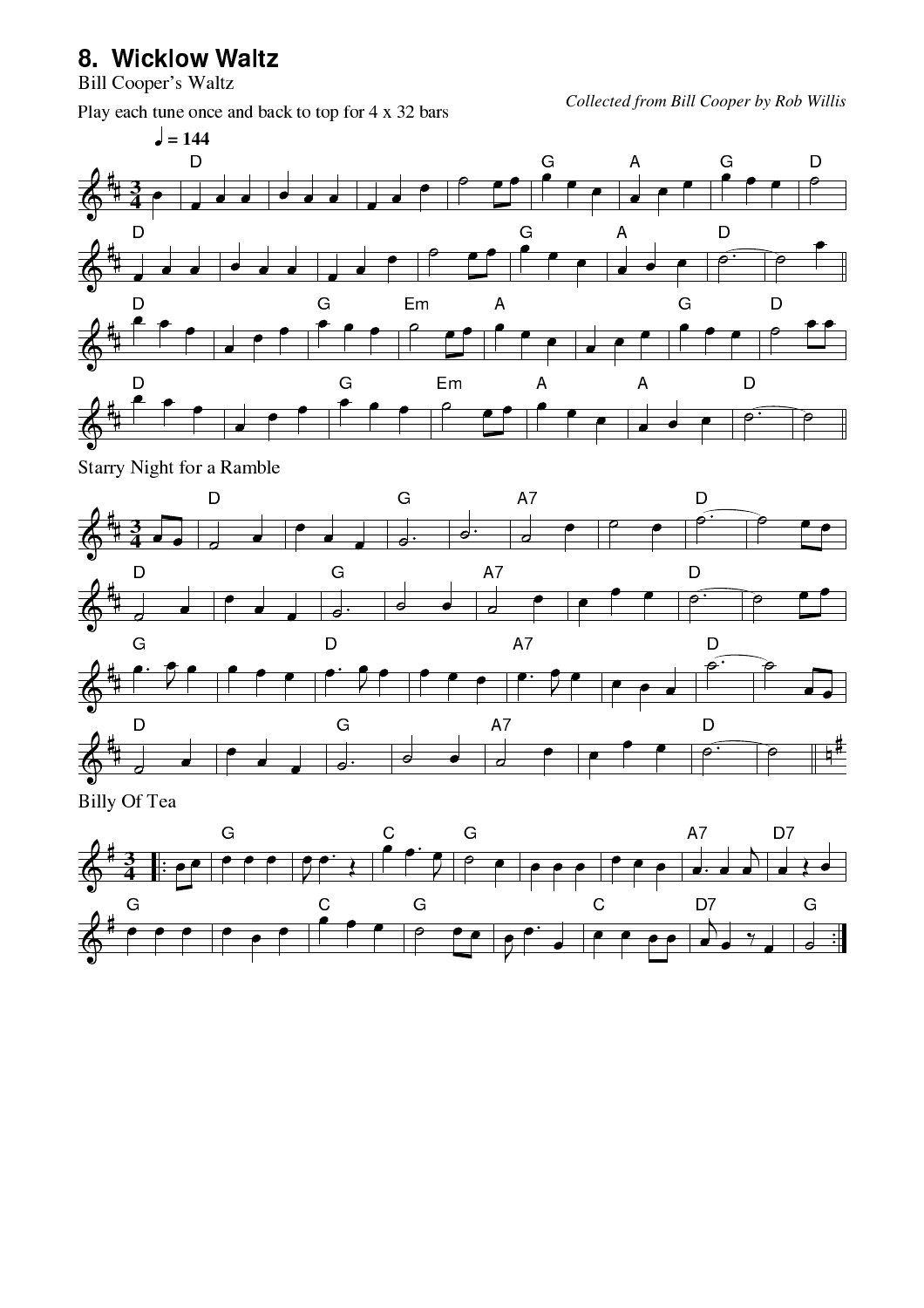#### 9. Double Posties

Lassie Come And Dance With Me

Play twice for 4 x 32 bar